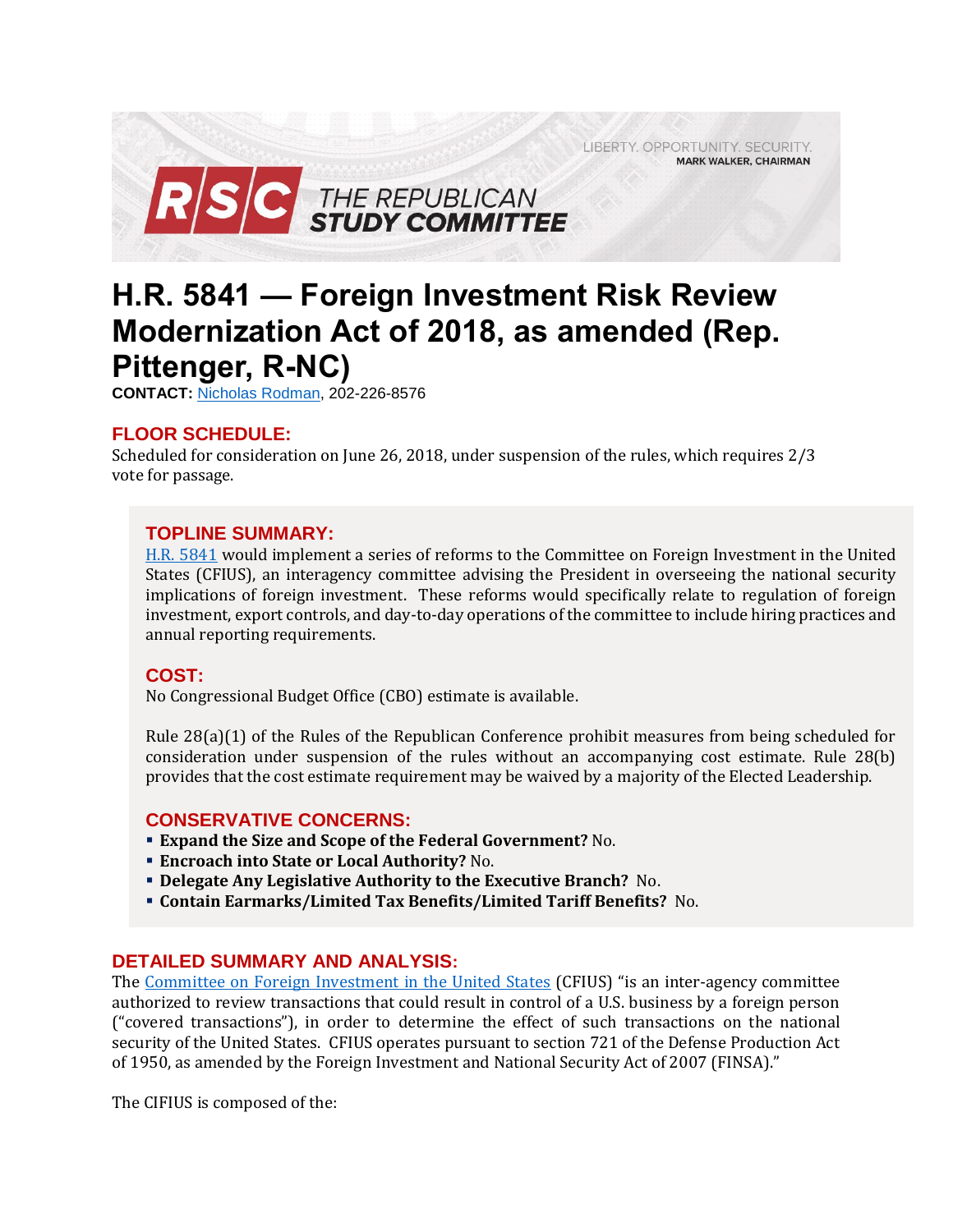- 1. Department of the Treasury (chair)
- 2. Department of Justice
- 3. Department of Homeland Security
- 4. Department of Commerce
- 5. Department of Defense
- 6. Department of State
- 7. Department of Energy
- 8. Office of the U.S. Trade Representative
- 9. Office of Science & Technology Policy

Components of the Executive Office of the President may also participate in CIFIUS, including the:

- 1. Office of Management & Budget
- 2. Council of Economic Advisors
- 3. National Security Council
- 4. National Economic Council
- 5. Homeland Security Council

A Government Accountability Office (GAO) report (GAO-18-249) on CFIUS workload can be found [here.](https://www.gao.gov/assets/700/690235.pdf) A June 19, 2018, Congressional Research Service report on CFIUS can be found [here.](http://www.crs.gov/reports/pdf/RL33388) 

H.R. 5841 would authorize CFIUS to: require a written notice by a party to a covered transaction to include a copy of any partnership agreements, integration agreements, or other side agreements relating to the transaction; to prescribe regulations to permit parties to the transaction to submit a declaration with basic information regarding the transaction, unless the parties submit a written notice; and to prescribe regulations to require the parties to a covered transaction to submit a declaration related to the transaction if it involves an investment that results in the release of critical technologies by an unaffiliated United States business to a foreign person in which a foreign government has, directly or indirectly, a substantial interest. CFIUS may impose a penalty with respect to a party that fails to comply. Upon receiving a declaration, CFIUS may request that the parties to the transaction file a written notice, provided that CFIUS includes an explanation of the reasons for the request. The bill would further set other guidelines for declaring transactions.

H.R. 5841 would mandate that any CFIUS investigation completed within a 45-day period. The bill would require the Director of National Intelligence to expeditiously carry out a thorough analysis of any threat to the national security of the United States posed by any covered transaction, which shall include the identification of any recognized gaps in the collection of intelligence relevant to the analysis. CFIUS would then be required to submit such analysis to Congress.

H.R. 5841 would amend section 721 of the Defense Production Act of 1950 [\(50 U.S.C. 4565\)](https://www.law.cornell.edu/uscode/text/50/4565) by amending the President's authority to suspend or prohibit a transaction by requiring the President to announce an action on a transaction not later than 15 days after the earlier of the date on which the investigation of the transaction is completed; or the date on which CFIUS otherwise refers the transaction to the President.

The President would be required to take certain factors into consideration including the degree to which the covered transaction is likely to threaten the ability of the United States Government to acquire or maintain the equipment and systems that are necessary for defense, intelligence, or other national security functions; the potential national security-related effects of the cumulative control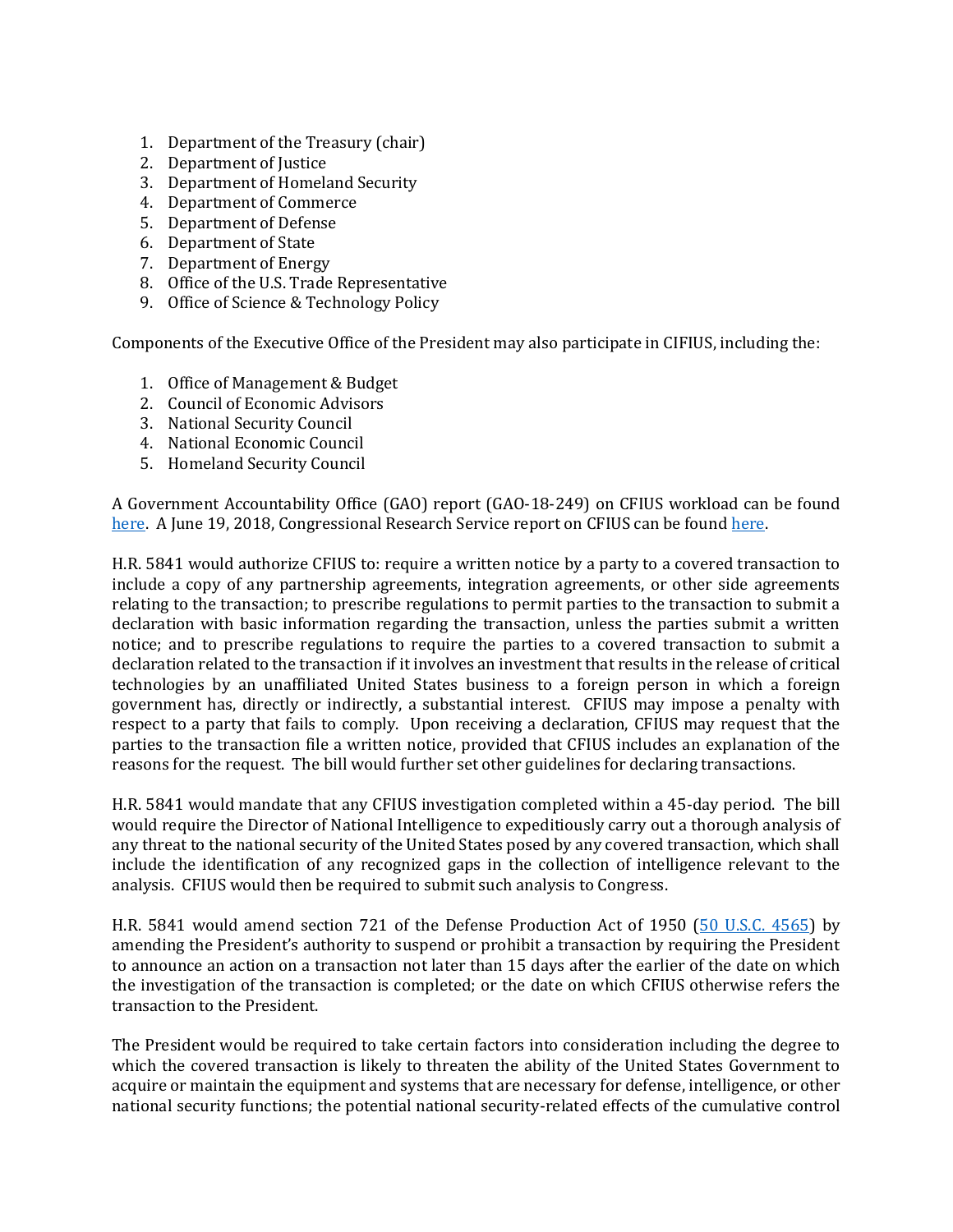of any one type of critical infrastructure, energy asset, material, or critical technology by a foreign person; whether any foreign person that would acquire control of a United States business as a result of the covered transaction has a history of complying with United States laws and regulations and prior adherence to any agreement or condition; the extent to which the covered transaction is likely to release, either directly or indirectly, sensitive personal data of United States citizens to a foreign person that may exploit that information in a manner that threatens national security; whether the covered transaction is likely to exacerbate cybersecurity vulnerabilities or is likely to result in a foreign government gaining a significant new capability to engage in malicious cyber-enabled activities against the United States, including such activities designed to affect the outcome of any election for Federal office; and whether the covered transaction is likely to expose any information regarding sensitive national security matters or sensitive procedures or operations of a Federal law enforcement agency with national security responsibilities to a foreign person not authorized to receive that information.

Any CFIUS determination to refer a covered transaction to the President to suspend a covered transaction, or to negotiate, enter into, impose, or enforce any agreement or condition would be based on a risk-based analysis, conducted by CFIUS, of the effects on the national security of the United States of the covered transaction. CFIUS would be required to formulate, adhere to, and keep updated a plan for monitoring compliance with the agreement or condition. CFIUS would also be directed to develop and agree upon methods for evaluating compliance with any agreement entered into or condition imposed with respect to a covered transaction that will allow CFIUS to adequately ensure compliance without unnecessarily diverting resources from assessing any new covered transaction.

Title IV of the bill would modify certain annual reporting requirements to include a list of all notices filed and all reviews or investigations of covered transactions completed during the specified period, with a description of the outcome of each review or investigation, including whether an agreement was entered into or condition was imposed with respect to the transaction being reviewed or investigated, and whether the President took any action; the nature of the business activities or products of the United States business with which the transaction was entered into or intended to be entered into; information about any withdrawal from the process; and the mean and median number of days required to complete reviews and investigations during the period. Each annual report would also include statistics on compliance reviews conducted and actions taken by CFIUS; as well as cumulative and trend information on the number of filed declarations, the actions taken by CFIUS in response to declarations, the business sectors involved in the declarations which have been made, the countries involved in such declarations, and the mean and median number of days required to respond to such declarations; and the number of new hires made since the preceding report through specified authorities along with summary statistics, position titles, and associated pay grades for such hires and a summary of such hires' responsibilities.

CFIUS would be required to submit a report to Congress on investments by foreign persons into the entertainment and information sectors of the United States, which shall include analysis of the extent to which such investments have resulted in or could result in direct or indirect censorship, including self-censorship, within the United States.

If CFIUS recommends that the President suspend or prohibit a covered transaction because such transaction threatens to impair the national security of the United States, CFIUS would, in the classified version of the annual report, notify Congress of each such recommendation and, upon request, provide a classified briefing on the recommendation.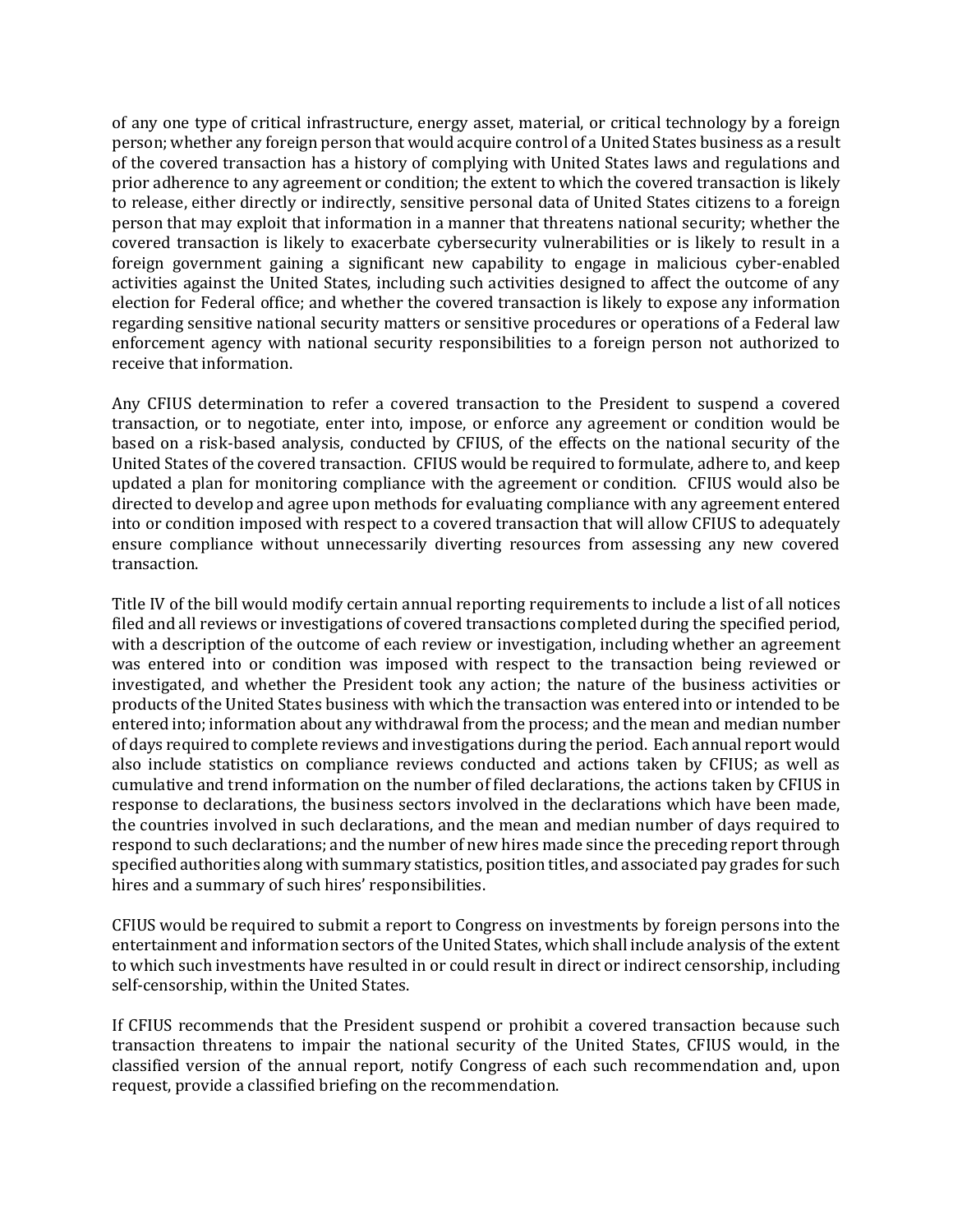Title V of the bill would authorize the CFIUS chairperson to centralize certain functions of the committee within the Department of the Treasury for the purpose of enhancing interagency coordination and collaboration. The President may include, in the budget of the Department of the Treasury for a fiscal year, a unified request for funding of all operations conducted by all of the departments and agencies represented on CFIUS. A detailed CFIUS spending plan would also be required to be submitted to Congress. The bill would further authorize special hiring authorities to the CFIUS chairperson.

H.R. 5841 would authorize a Committee on Foreign Investment in the United States Fund and \$20,000,000 for each of fiscal years 2019 through 2023 to the fund. CFIUS would be authorized to assess and collect a fee in an amount determined by the committee in regulations. The fee may not exceed an amount equal to the lesser of 1 percent of the value of the transaction; or \$300,000, as such amount is adjusted annually for inflation. The chairperson may transfer any amounts in the fund to any other department or agency represented on the committee for the purpose of addressing emerging needs.

The CFIUS chairperson, in consultation with other members of the committee, would be authorized to lead a formal process for the regular exchange of information with governments of countries that are allies or partners of the United States, in the discretion of the chairperson, to protect the national security of the United States and those countries.

Title VII would delay the rule issued by the National Credit Union Administration titled ''Risk-Based Capital" (published at [80 Fed. Reg. 66626](https://www.gpo.gov/fdsys/pkg/FR-2015-10-29/html/2015-26790.htm) (October 29, 2015)) requiring that credit unions to take certain risks and to hold capital commensurate with those risks, to take effect on January 1, 2021.

Title VIII would pertain to export controls, and would determine the President's authority to control the export, reexport, and transfer of items subject to the jurisdiction of the United States, whether by United States persons or by foreign persons; and the activities of United States persons, wherever located, relating to specific nuclear explosive devices; missiles; chemical or biological weapons; whole plants for chemical weapons precursors; foreign maritime nuclear projects; and foreign military intelligence services. The President would regulate the export, reexport, and transfer of these items; secure the cooperation of other governments and multilateral organizations to impose control systems; maintain the leadership of the United States in science, engineering, technology research and development, manufacturing, and foundational technology that is essential to innovation; protect United States technological advances by prohibiting unauthorized technology transfers to foreign persons in the United States or outside the United States, particularly with respect to countries that may pose a significant threat to the national security of the United States; strengthen the United States industrial base, both with respect to current and future defense requirements; and enforce the controls through means such as regulations, requirements for compliance, lists of controlled items, lists of foreign persons who threaten the national security or foreign policy of the United States, and guidance in a form that facilitates compliance by United States persons and foreign persons, in particular academic institutions, scientific and research establishments, and small- and medium-sized businesses.

The President would be authorized to impose controls over the export, reexport, or transfer of items without regard to the nature of the underlying transaction or any circumstances pertaining to the activity, including whether such export, reexport, or transfer occurs pursuant to a purchase order or other contract requirement, voluntary decision, intercompany arrangement, marketing effort, or during a joint venture, joint development agreement, or similar collaborative agreement.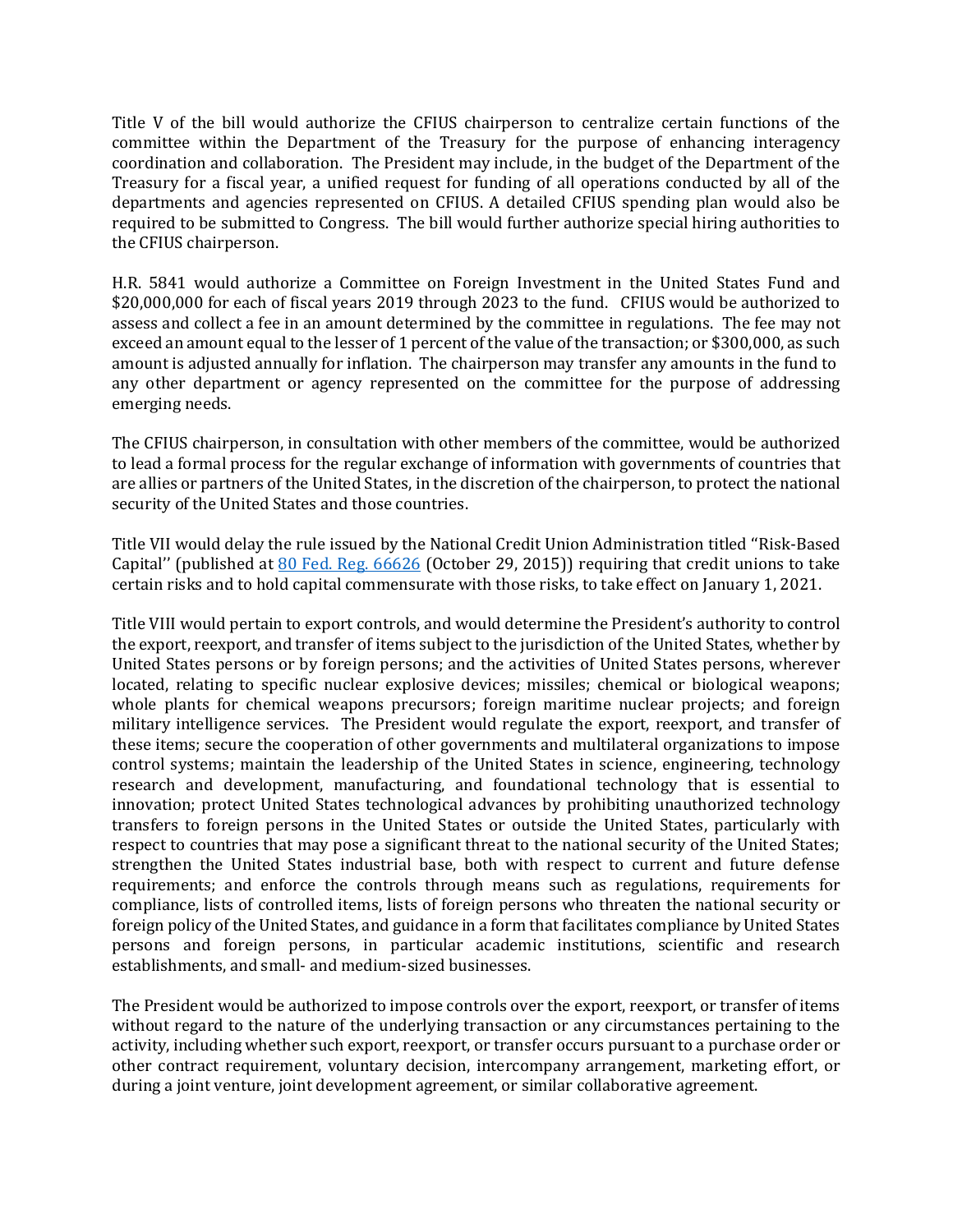The President, the Secretary of Commerce, in consultation with the Secretary of State, the Secretary of Defense, the Secretary of Energy, and the heads of other Federal agencies, would be required to establish and maintain a list of items that are controlled; establish and maintain a list of foreign persons and end-uses that are determined to be a threat to the national security and foreign policy of the United States; prohibit unauthorized exports, reexports, and transfers of controlled items, including to foreign persons in the United States or outside the United States; restrict exports, reexports, and transfers of any controlled items; require licenses or other authorizations, as appropriate, for exports, reexports, and transfers of controlled items; establish a process for an assessment to determine whether a foreign item is comparable in quality to a controlled item; require measures for compliance with the established export controls; as well as other specified authorities.

A license would be required for the export, reexport, or transfer of controlled items to a country if the Secretary of State has determined that the government of such country has repeatedly provided support for acts of international terrorism; and the export, reexport, or transfer of such items could make a significant contribution to the military potential of such country, including its military logistics capability, or could enhance the ability of the country to support acts of international terrorism. If a license is granted, both Secretaries would be required to notify Congress. The bill would further impose restrictions and procedures for authorizing the export or transfer of controlled items.

The Secretary of Commerce may inform United States persons that a license from the Bureau of Industry and Security of the Department of Commerce is required to engage in any activity if the activity involves the types of movement, service, or support the design, development, production, use, operation, installation, maintenance, repair, overhaul, or refurbishing of nuclear explosive devices; missiles; chemical or biological weapons; whole plants for chemical weapons precursors; and foreign maritime nuclear projects that would pose a risk to the national security or foreign policy of the United States.

The President may authorize the Secretary of Commerce to establish a system to provide United States persons with assistance in complying with specified controls, which may include a mechanism for providing information, in classified form as appropriate, who are potential customers, suppliers, or business partners. The President may issue appropriate security clearances to persons who are responsible for complying with controls. The President would also be directed to develop and submit to Congress a plan to assist small- and medium-sized United States in export licensing and other processes. The President shall establish, lead a regular, ongoing interagency process to identify emerging and foundational technologies that are essential to the national security of the United States; and are not critical technologies. The Secretary of Commerce would be mandated to establish appropriate controls on the export, reexport, or transfer of certain controlled technology; and specify the level of control to apply with respect to the export of technology.

The Secretary of States shall propose to the relevant multilateral export control regimes in the following year that a technology identified through the interagency process be added to the list of technology controlled by such regimes.

The bill would impose penalties on a person who violates, attempts to violate, conspires to violate, or cause a violation of any regulation, order, license, or other authorization in the title. A person who willfully commits, willfully attempts to commit, or willfully conspires to commit, or aids and abets in the commission of, an unlawful act would be fined not more than \$1,000,000; and in the case of the individual, would be imprisoned for not more than 20 years, or both. The bill would additionally impose civil penalties, and criminal forfeiture of property interest and proceeds. The Secretary of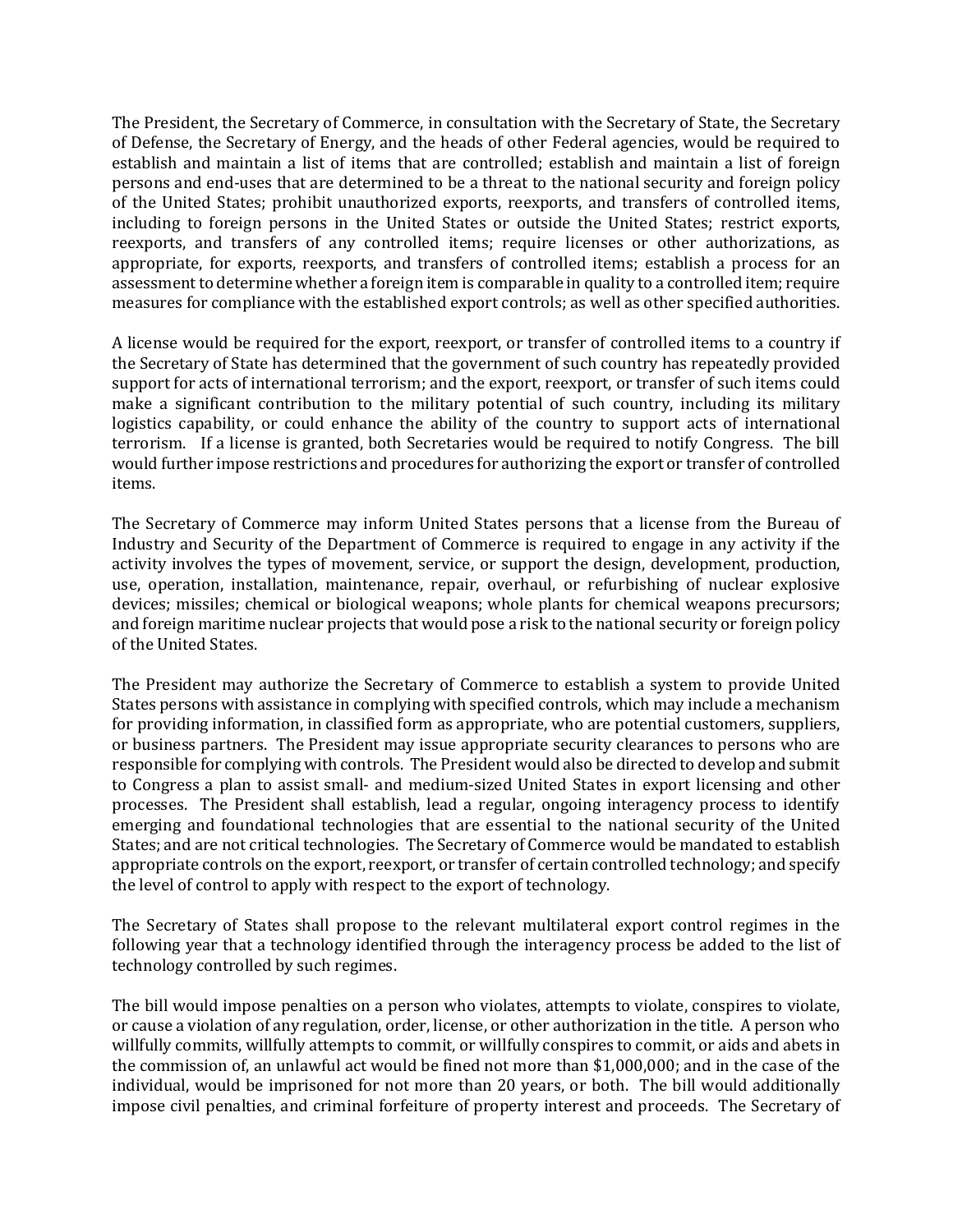Commerce, on behalf of the President would exercise, in addition to relevant enforcement authorities of other Federal agencies, the authority to issue orders and guidelines; require, inspect, and obtain books, records, and any other information from any person subject to the provisions; administer oaths or affirmations and by subpoena require any person to appear and testify or to appear and produce books, records, and other writings, or both; conduct investigations; as well as other authorities. Any tangible items seized by designated officers or employees would be subject to forfeiture to the United States in accordance with applicable law, except that property seized shall be returned if the property owner is not found guilty of a civil or criminal violation.

The President shall review and evaluate the interagency export license referral, review, and escalation processes for dual-use items and munitions under the licensing jurisdiction of the Department of Commerce or any other Federal agency, as appropriate, to determine whether current practices and procedures are consistent with established national security and foreign policy objectives.

The President shall submit to Congress a report on the implementation of the bill during the preceding fiscal year by December 31 of each year. The report would include a review of the effect of controls on exports, reexports, and transfers of items in addressing threats to the national security or foreign policy of the United States, including a description of licensing processing times; the impact of such controls on the scientific and technological leadership of the United States; as well as other items.

H.R. 5841 would include the Anti-Boycott Act of 2018 declaring that it is the policy of the United States to oppose restrictive trade practices or boycotts fostered or imposed by any foreign country against other countries friendly to the United States or against any United States person; to encourage and, in specified cases, require United States persons engaged in the export of goods or technology or other information to refuse to take actions, including furnishing information or entering into or implementing agreements, which have the effect of furthering or supporting the restrictive trade practices or boycotts fostered or imposed by any foreign country against a country friendly to the United States or any United States person; and to foster international cooperation and the development of international rules and institutions to assure reasonable access to world supplies.

The President shall issue regulations prohibiting any United States person, with respect to that person's activities in the interstate or foreign commerce of the United States, from taking or knowingly agreeing to take any of the following actions with intent to comply with, further, or support any boycott fostered or imposed by any foreign country, against a country which is friendly to the United States and which is not itself the object of any form of boycott pursuant to United States law or regulation: refusing, or requiring any other person to refuse, to do business with or in the boycotted country, with any business concern organized under the laws of the boycotted country, with any national or resident of the boycotted country, or with any other person, pursuant to an agreement with, a requirement of, or a request from or on behalf of the boycotting country; refusing, or requiring any other person to refuse, to employ or otherwise discriminating against any United States person on the basis of race, religion, sex, or national origin of that person or of any owner, officer, director, or employee of such person; furnishing information with respect to the race, religion, sex, or national origin of any United States person or of any owner, officer, director, or employee of such person; as well as other measures. The bill would provide a series of exceptions. The bill would further impose criminal penalties to those who violate measures in the section to include a fine not more than \$1,000,000; or imprisonment for not more than 20 years, or both. The bill would additionally impose civil penalties.